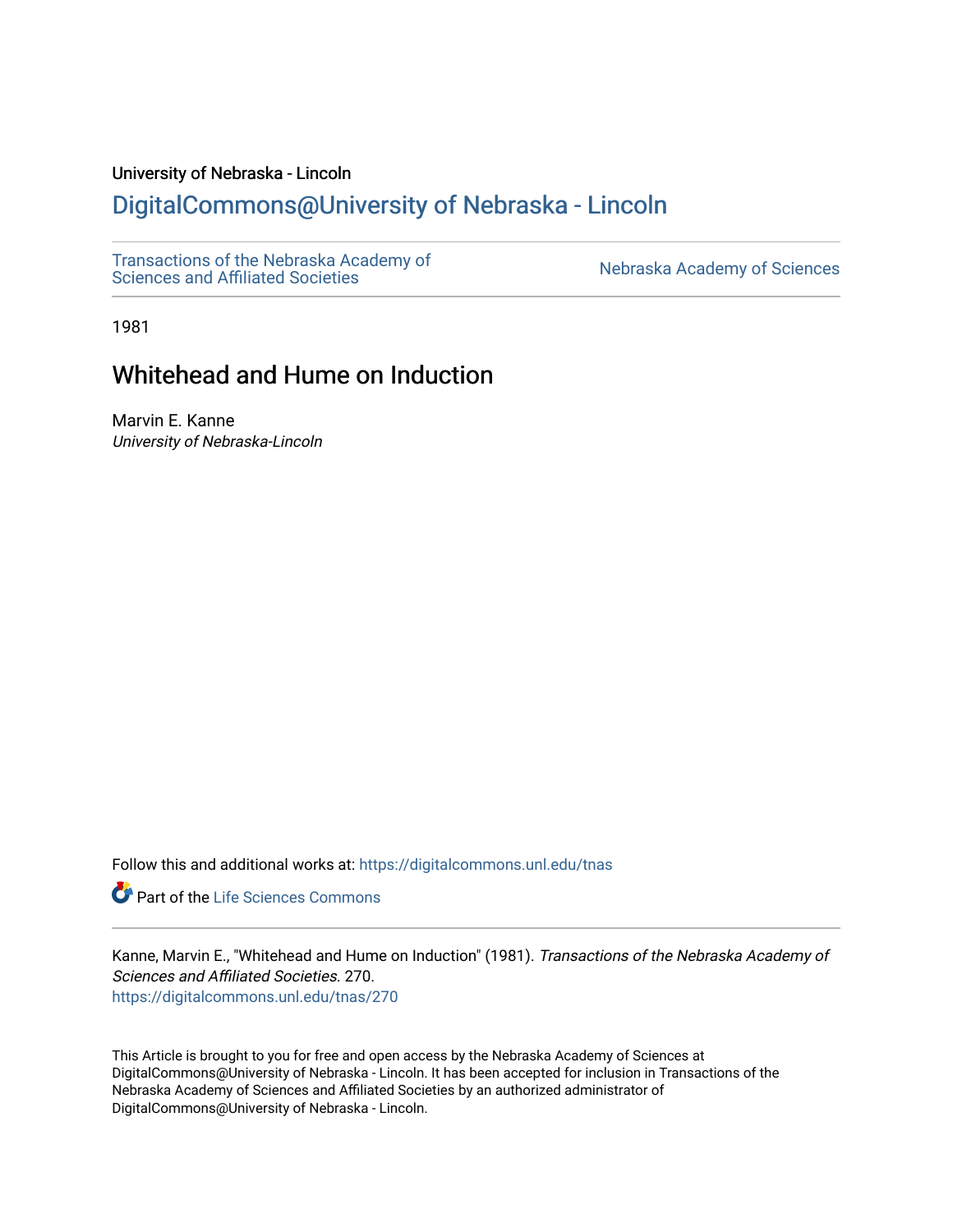# **PHILOSOPHY OF SCIENCE**

## WHITEHEAD AND HUME ON INDUCTION

#### Marvin E. Kanne

Department of Philosophy University of Nebraska-Lincoln Lincoln, Nebraska 68588

While modem science has made important contributions to the while modern science has made important contributions to the  $\frac{1}{2}$  is seen in a limit of the political out that a crucial citizen of its seriously definition is analysis concluded that there is methodology is seriously flawed. His analysis concluded that there is no rational justification for inductive reasoning. Viewed from another perspective, the point of Hume's criticism would seem to be that the scientist's faith in the order of nature is without any ground in nature.

Whitehead found Hume's analysis to be profoundly unsettling because it leads to such utter skepticism. Whitehead believed the key to  $\mu$  duction is to be found in the right understanding of the immediate duction is to be found in the right understanding of the immediate occasion of knowledge in its full concreteness. If one turns to experience in all of its fullness, then it will be seen that Hume's analysis deals only in abstract considerations and not in the concrete occasions of experience. By returning to the immediate occasion of experience Whitehead

by returning to the immediate occasion of experience winterlead. believed that the essential relatedness of nature will be discovered.<br>It is this relatedness, which is discovered in our pre-analytic knowledge, that the ground for our faith in the order of nature and at provides the ground for

t t t

Francis Bacon was among the first to realize explicitly the antithesis between deductive rationalism of the medieval scholastics and inductive observational methods of the moderns. However, induction proved to be somewhat more complex than Bacon had anticipated. He felt that if sufficient care were taken in the collection of cases the general law itself would stand out. Later scientific investigations have revealed that this is an inadequate account of the procedures which issue in scientific generalizations. Nevertheless, Bacon was one of the prophets of the historical revolt, which overturned the method of rationalism, and rushed to the opposite extreme, which held that all fruitful knowledge was based upon inference from particular instances in the past to particular instances in the future (Whitehead, 1925:44-45).

It was Hume's *(in* Selby-Bigge, 1888:139 and 1902:  $(3, 72-79)$  good fortune to show that such an unguarded conception of induction would lead to totally unwarranted

conclusions. Adopting the empirical method of the modern scientists, Hume indicated that knowledge of the world could be no more than phenomenalistic. That is, if our experience is stringently limited to appearances, we can draw no conclusion beyond these appearances. As a result of Hume's criticism, one of the unsolved problems bequeathed to us by the 17th century is the rational justification of inductive reasoning. If this problem did not lead us to an utter scepticism, it would not be so urgent and unsettling: "Either there is something about the immediate occasion which affords knowledge of the past and future, or we are reduced to utter scepticism as to memory and induction" (Whitehead, 1925:46).

Whitehead  $(1925:46)$  believed that "... the key to the process of induction, as used either in science or in our ordinary life, is to be found in the right understanding of the immediate occasion of knowledge in its full concreteness." Our difficulties arise when we substitute for the concrete occasion an abstract consideration in which we attend only to material objects as fluctuating configurations in space and time. So abstracted, objects reveal only their positions, disclosing nothing of their mutual dependencies. Accordingly, we must observe the immediate occasion and use *reason* to discover a general description of its nature.

Both Hume and Whitehead started their arguments from experience; where did the Humean analysis go astray? First, Whitehead denied Hume's view of experience as a mere succession of loose events. That is, Whitehead denied that the immediately given of experience is sensory atoms. But more basically, a false assumption underlies Hume's approach to immediate experience.

This assumption underlies the whole philosophy of nature during the modern period. It is grounded in the answer that the 17th century philosophers gave to the Ionian thinkers'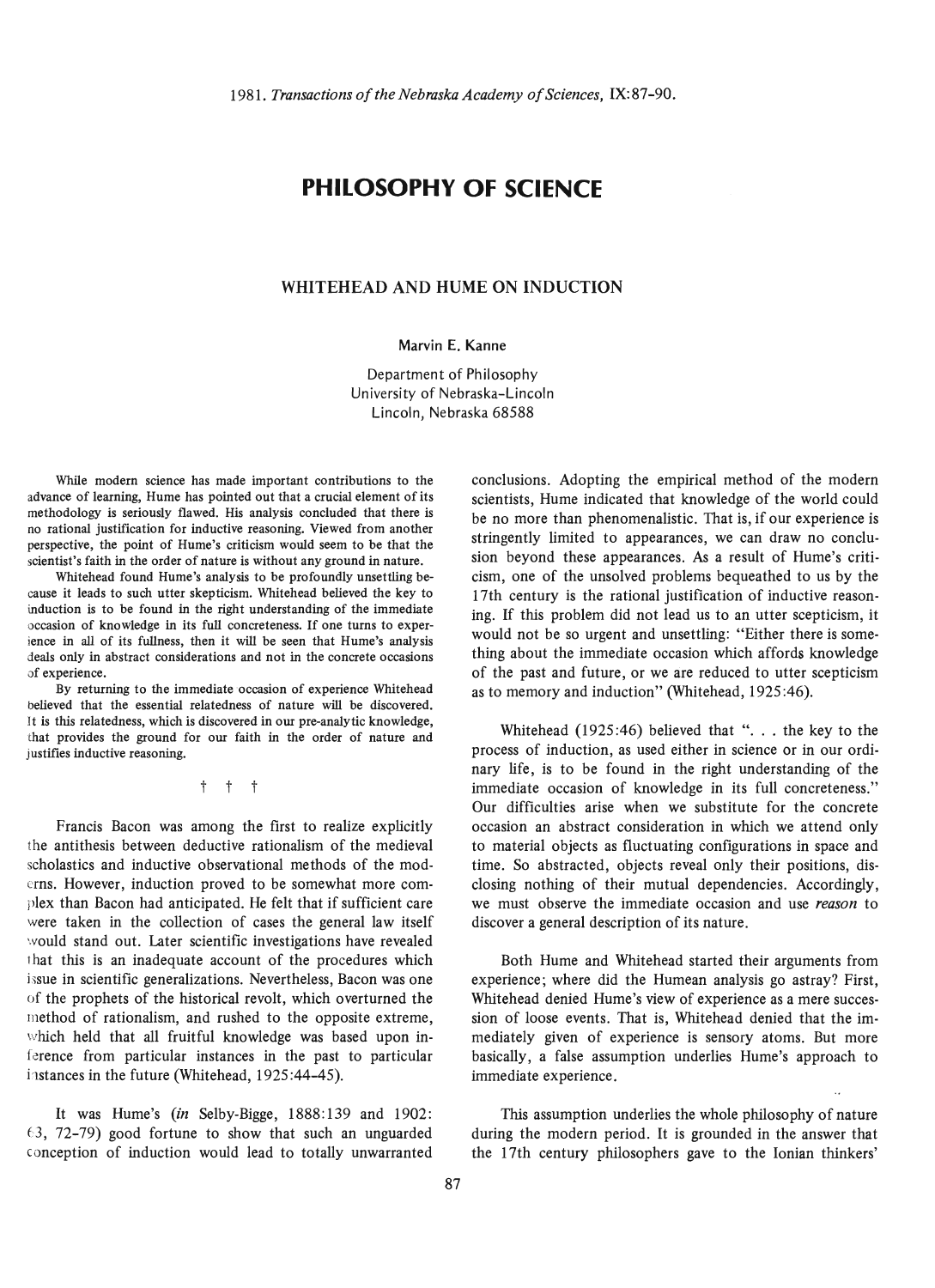### 88 M. E. Kanne

questions, "What is the world made of?" Their answer was that the world is a succession of instantaneous configurations of matter or material (Whitehead, 1925:51). Science rested content with this assumption as to the fundamental elements of nature, for the great forces of nature were determined by the configurations of masses. These configurations determined their own changes, completely closing the circle of scientific thought. This mechanistic theory justified itself by the pragmatic test.

If this mechanistic materialism is accepted, *i. e.,* if there is a presupposition of nature at a point-instant (as Newtonian science presumed), then causality is, as Hume pointed out, merely a "habit" or "custom" with no counterpart in nature. However, such a theory involves the error of mistaking the abstract for the concrete. It is an example of what Whitehead (1925 :52) called the "Fallacy of Misplaced Concreteness." More specifically it involves setting up distinctions which disregard the genuine interconnections of things. Due to "Misplaced Concreteness" the real continuity of experience is atomized, and temporal duration is denied.

More specifically, what is entailed is a sub-fallacy of Mismore specifically, what is entance is a set randely of mis-<br>aced Concreteness: the concept of simple location. By<br>mple location Whitehead (1925:50) meant "... one major simple location Whitehead (1925:50) meant " $\dots$  one major characteristic which refers equally both to space and to time, and other minor characteristics which are diverse as between space and time." The fallacy of simple location occurs when it is assumed that in expressing the space and time relations of a bit of material, it is unnecessary to say more than it is present at a specific point in space at a specific instant of time. "The characteristic common both to space and time is that material can be said to be *here* in space and *here* in time, or *here* in space-time, in a perfectly definite sense which does not require for its explanation any reference to other regions of space-time" (Whitehead, 1925:50). Once it is determined what is meant by definite place, the relation of a specific material bit to space and time can be adequately stated by saying that it is simply in that place, and there is nothing more to be stated regarding that particular bit of matter.

Regarding the minor characteristics which were mentioned above, Whitehead undertook some subordinate explanations. With respect to time, dividing the time does not divide the material that existed in a longer period of time. However, with respect to space, dividing the volume does divide the material that existed previously in the undivided volume of space. That is, if material exists throughout a volume, there will be less of that material distributed throughout any given portion of that volume. Such considerations lead Whitehead  $(1925:51)$  to the interesting conclusion that the lapse of time is accidental, rather than essential to the character of the material. The material is equally itself at any instant of time, or any sub-period of that instant.

If the concept of simple location is held, difficulties arise immediately. If a material configuration has no inherent relation or reference to configurations in any other times, past or future, it immediately follows that nature within any period is not connected to nature in any other time, that nature is, as Hume's analysis draws out, "loose and separate." If there is no inherent reference, Hume's "external objects" offer no ground for the justification of inductive reasoning. Consequently, Hume was correct: the only alternative for grounding inductive reasoning is the mind. If there is no basis in nature for any justification of the order nature displays, this order must be mind-imposed since in reality it is mind-based. That is, the consistent contiguity and temporal succession observed in nature are in reality a random sense manifold; and, since we observe no necessary connection or power in nature itself, the order of nature is really the order of mind.

By accepting mechanistic materialism, which was the basis of Galilean-Copernican-Newtonian universe, Hume brought about a unique turn of events for empiricism, especially a highly empirical scientific methodology. If one of the aims of science is projection *(i.e.,* prediction either into the future or the past), mechanistic materialism's fallacy of simple location prohibits this attempt. Since material configurations lack inherent reference, there is nothing in the present observed nature that could possiblY enable the scientist to project either to composition of past configurations or future configurations. The most he could do is consider nature at the present, cataloguing his observations of the *present* from instant to instant. Any projection beyond the present would be futile guesswork, since the observed present has no inherent reference to any unobserved future or past. At best there could be an accidental relationship between the observed and unobserved. But an accidental relationship in nature would not offer any basis for a legitimate scientific knowledge of the physical world, since our knowledge of nature would be as random as the occasional relationships. **In** brief, when Hume accepted mechanistic materialism, his analysis poignantly pointed out that one could not go beyond what Whitehead (1925:52) was later to call the fallacy of the simple location of here and now. Consequently, insofar as a scientific methodology is based on this fallacy, it is bound to a succession of present here and now's. Inasmuch as mechanistic materialism passed the pragmatic test, it has been highly successful. Philosophically speaking, however, it posed an insurmountable obstacle, and "the only wonder is that the world did in fact wait for Hume before noting the difficulty." The point of Hume's analysis, then, would seem to be that scientists' simple faith in the order of nature was without any ground in nature.

Having just seen that Hume's challenge is unanswerable, if we grant his premise of mechanistic materialism, we can see that Whitehead was forced to return to a new analysis of nature, if he were to remain empirical and yet justify inductive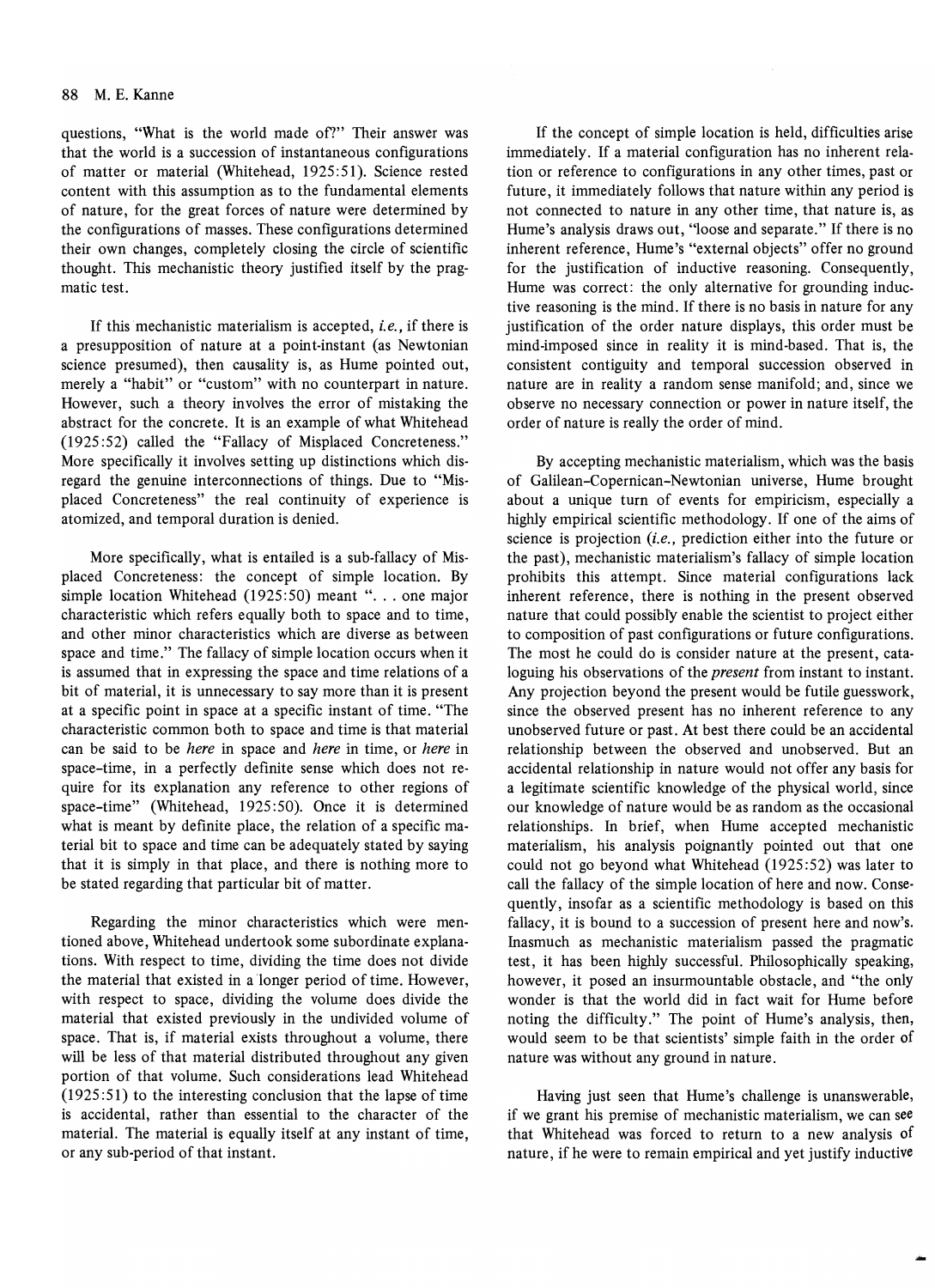reasoning. In analyzing our immediate experience, Whitehead (1925:57) found that among the primary elements of nature as apprehended, there is no element whatever which possesses this character of simple location.

Whitehead argued that Hume, by neglecting the causal mode of perception, missed the essential relatedness of things, and by missing the essential relatedness of things, slipped into sceptism. According to Whitehead  $(1927:17)$ , in our experience we discern two distinct modes of direct perception of the external world: perception in the mode of causal efficacy and perception in the mode of presentational immediacy. When a person vaguely prehends data, which are felt as coming into the experience of the subject from the past, through the mediation of the body, this is causal efficacy (Whitehead, 1929: 184, 189, 266-267). (Whitehead also discerned in a subject's experience a vague feeling of "on-going" toward the future.) Presentational immediacy, on the other hand, is an experience of clear-cut sense data definitely located, with an emphasis on the present and a minimum of reference to past or future (Whitehead, 1927:13-29 and 1929:185,271).

There is a close relation between these two modes of per- .:eption. The sense data of presentational immediacy are derived from the data of causal efficacy. A significant change m the characteristics of these data occurs in this derivation. In the mode of presentational immediacy what (in causal efficacy) was vague in quality and function becomes clear and distinct (Whitehead, 1929:262). For example, a subject vaguely experiences pain as derived from the body. This perception is in the mode of causal efficacy. When this pain is clearly apprehended as localized, there is perception in the mode of r resentational immediacy. Hence, the later mode of perception is found only in organisms of a high grade (Whitehead, ] 929:261).

Since data in the mode of presentational immediacy are ciear and distinct, it is this mode of perception that is the basis of all exact measurements (Whitehead, 1929:197-499). Vhitehead granted the importance of this mode of perception; however, he also offered very vigorous criticisms of this e: sentially abstract approach to the complex of environment. I<sub>I</sub> presentational immediacy (or, to speak less technically, in o dinary sense experience), there is a tendency to assign excessi<sub>/e</sub> importance to clear-cut and apparently unrelated bits of sense data. According to Whitehead (1929:263), this is precisely what Hume did, for in Hume's theory response is to prest itational immediacy and nothing else.

Whitehead contended, contrary to Hume, that there can  $b<sub>t</sub>$  an impression of causality. For example, when a bright light is presented as a stimulus, a man blinks. In the terms of the mode of presentational immediacy the sequence of the pecepts is: flash of light, feeling of eye-closure, and instant darkness. Although these three percepts are practically simultaneous, the flash maintains its priority over the other two; and the priority of the last two percepts is indistinguishable. In Whitehead's philosophy of organism, the man also experiences another percept in the mode of causal efficacy. "He feels that the experiences of the *eye* in the matter of the flash are causal of the blink" (Whitehead, 1929:265). The man who experiences this does not doubt it. Actually, it is the very feeling of causality which enables the man to distinguish the priority of the flash over the blink and instant darkness. If asked why he blinked, the man will reply, "The flash made me blink." And, if asked how he knows this, he will reply, "I know it, because I felt it."

Whitehead's view differed from Hume's here because he accepted the man's statement. Hume, however, would have stated that in our perception (Whitehead's mode of presentational immediacy) there is found no percept of flash *causing*  the man to blink. In our experience there are simply the two percepts: the flash and the blink. Hume refused to admit the datum that the compulsion to blink was indeed felt by the man. Whitehead contended that Hume could not admit this datum, because he was correct that there is no such datum in his view of percepts. Whitehead replied, however, that our view of percepts must be broadened to take in such a percept as "cause." Hume would have interpreted that what the man really felt was his habit of blinking after flashes and not causality. Whitehead (1929:266), then, asked Hume:

But how can a "habit" be felt, when a "cause" cannot be felt? Is there any presentational immediacy in the feeling of a "habit"? ... by a sleight of hand [you] confuse a "habit of feeling blinks after flashes" with a *''feeling of the habit* of feeling blinks after flashes."

The notion of causality did not arise from clear and distinct impressions of experience, but rather because man experiences in the mode of causal efficacy.

By presentational immediacy we are made aware of the observed world as illustrated and made vivid by certain sensa. While in this mode, we discern no referential qualities, and we merely see the sensa disposed in a particular manner. Hume took presentational immediacy to be the primary fact in perception, and he held that whatever is to be posited in the perceived world should be derivable from this fact. In opposition to this view, Whitehead held causal efficacy is more fundamental than presentational immediacy. In fact, as was pointed out above, causal efficacy is at the root of all our objective experience. This mode can actually be called causal *feeling* (Das, 1938:132).

Because they have not properly considered the real character of time, philosophers have found it easy to overlook